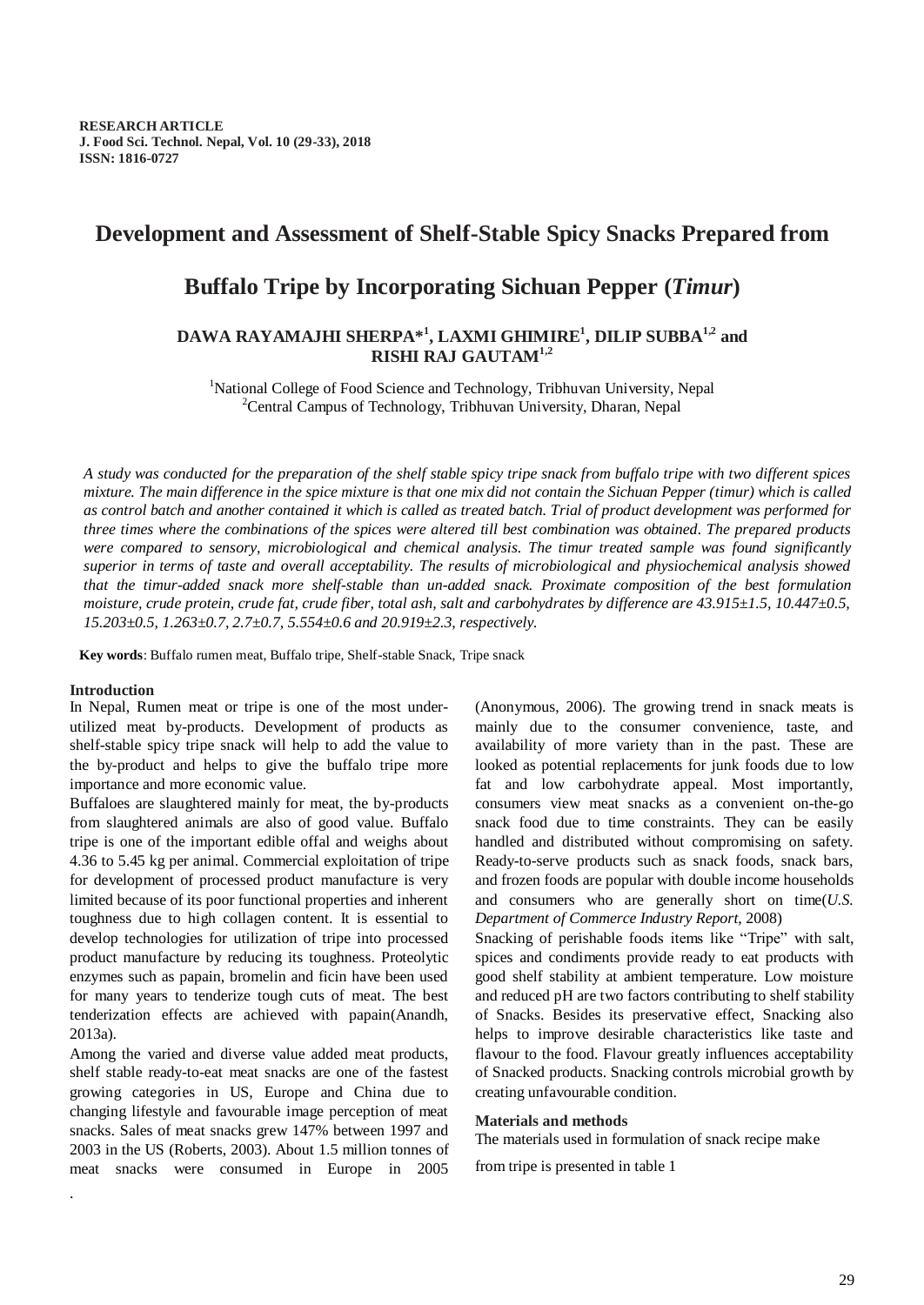| Table 1 Snack Recipe |  |
|----------------------|--|
|----------------------|--|

| Particulars          | Amount (g) |
|----------------------|------------|
| Tripe                | 1612.9     |
| Oil                  | 20         |
| Cinnamon             | 1.7        |
| <b>Black Pepper</b>  | 10         |
| Cardamom             | 1.7        |
| Cloves               | 1.1        |
| <b>Schwan Pepper</b> | 20         |
| Garlic               | 50         |
| Cumin                | 50         |
| Coriander            | 30         |
| Onion                | 280        |
| Salt                 | 100        |
| Salt                 | 100        |
| Chilli               | 50         |
| Turmeric             | 10         |
| Asafoetida           | 0.5        |
| Fenugreek            | 5          |
| Ginger               | 50         |
| Total                | 2292.9     |
| <b>Cooking Loss</b>  | 612.9      |
| <b>Total Product</b> | 1679       |

Product Development

Procurement of fresh, sound buffalo tripe from market was done. Washing and preliminary preparation of the tripe was done. The clean tripe was cooked as whole by braising or stewing. The tripe was cut in desired shape and fried in little measured quantity of oil to brown color and the oil was drained out The spices were mixed in the dried form and heated for a while to develop proper flavor. This was mixed with fried tripe to obtain the formulation as is presented in table 1. The snack was divided in two batches. *Timur* (grinded powder) was added and mixed well in the first batch while the second batch did not contain *timur* and used as control in this study. A preliminary sensory test was conducted to determine the maximum quantity of *timur* that can be added to the snack without any tone of over-spicing in odor and taste. The ready to eat tripe snack was stuffed in small glass jars up to the neck taking care to make it free of air and capped properly.

Sensory Analysis: Control and treated sample were subjected to the 9-point hedonic rating method for sensory analysis.

Proximate analysis: Moisture, protein, fat, ash and salt contents of treated samples were determined by procedures prescribed by (AOAC, 2005) using hot air oven, Kjeldhal apparatus, Soxhlet apparatus, Muffle furnace and titration arrangements respectively. Carbohydrates were estimated by difference of these proximate.

Microbiological analysis: All the microbiological parameters were determined by following standard methods of (APHA, 1984).

Physiochemical analysis like water activity and peroxide value was calculated by procedure described by AOAC (2005).

Statistical analysis: All the parameters were statistically analyzed by t-test between the control and sample except sensory which was done by chi-square test.

#### **Results and Discussion**

a. Proximate Composition

The proximate composition of the treated sample is presented in table 2.

Table 2 Proximate composition of the treated sample.

| Value per 100gm treated |  |
|-------------------------|--|
| sample                  |  |
| $43.915 \pm 1.05$       |  |
| $10.447 + 0.517$        |  |
| $15.203 \pm 0.445$      |  |
| $1.263 \pm 0.087$       |  |
| $2.7 \pm 0.097$         |  |
| $5.554 \pm 0.196$       |  |
| $20.919 \pm 2.303$ .    |  |
|                         |  |
|                         |  |

Values are Mean  $\pm$  Standard error of mean for triplicate data.

b. Crude fiber content of the sample was determined because the spices used to prepare the product contains significant amount of fiber in it. The fiber is included in the carbohydrate. Physiochemical Parameters i. Water Activity

Water activity of any product is very important to determine. It indicates the level of moisture present for the microbiological activity. Food designers use water activity to formulate shelf-stable food. If a product is kept below a certain water activity, then mold growth is inhibited. This results in a longer shelf life. Table 3 shows water activity of control and the treated samples.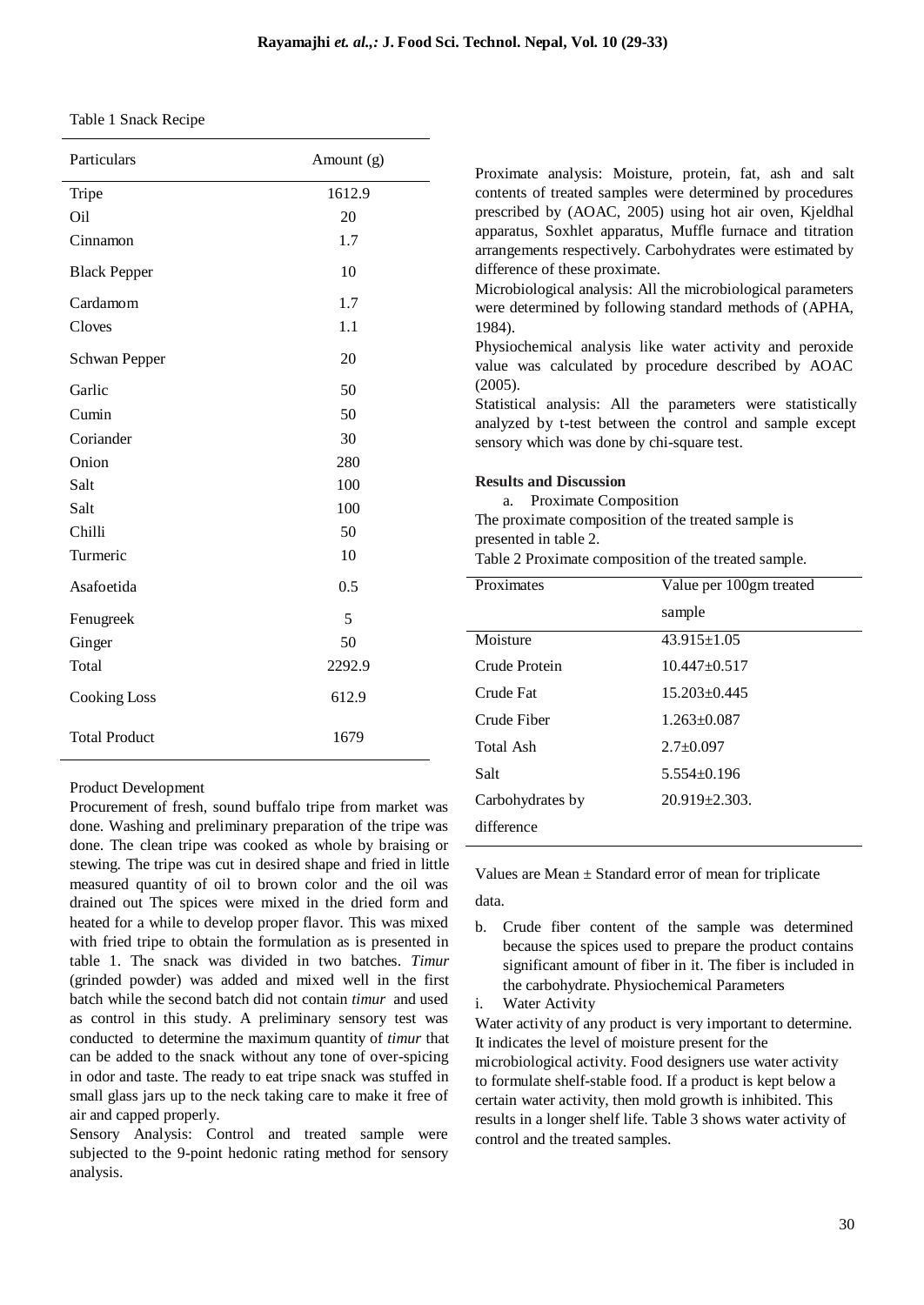Table 3 Water activity of control and treated sample.

| S. No.        | Control Sample Treated Sample |      |
|---------------|-------------------------------|------|
|               | 0.73                          | 0.67 |
| $\mathcal{L}$ | 0.74                          | 0.67 |
| Mean          | 0.735                         | 0.67 |

The water activity of both control and treated sample is below 0.75 which means that there is a hurdle for bacteria to grow and increase their population in snacks. It helps to make the spicy snacks shelf-stable on the basis of low water activity. Since the water activity of the treated sample was found to be 0.67 the product can be considered safe also in terms of yeast and mold development.

ii. Peroxide Value

Peroxide values of the samples were determined on 0, 15, 30, 45 and 60 days. The value of the experiment is given in figure 1.

The peroxide value of the samples was surely at low level, it was due to the use of very less amount of cooking oil and also presence of higher amount of different spices. Spices are known to have very significant antioxidant activity. It was found that PV of both control and treated sample increased significantly within the storage period but was found under safe level. The PV of the snacks stored for 60 days was acceptable under Nepal standard  $\langle$ <10 mEqO<sub>2</sub>/Kg). This might be due to oxidation of fat/oil catalyzed by light, oxygen and metal.

Physiological stability of Shelf-life



Fig: 1 Peroxide Value Analysis of Snacks within different storage days

The PV of the control sample was higher than that of treated sample within the 60 days of storage. Any difference in the PV shown between the two samples was due to the timur, which was present in the treated sample and not in the control sample. This shows that the antioxidant activity of the timur Microbiological Analysis

The TPC of the control and treated sample were calculated and in both cases the TPC was found below 6 log cycle

which is at safe level for shelf-stable meat products. It was also found that in both cases that within the storage days up to 60 days, there was slight increase in the log cycle of aerobic count. It might be due to the breakdown of the fat and protein in smaller form, which might be utilized by the microorganisms.

Microbiological stability of Shelf-life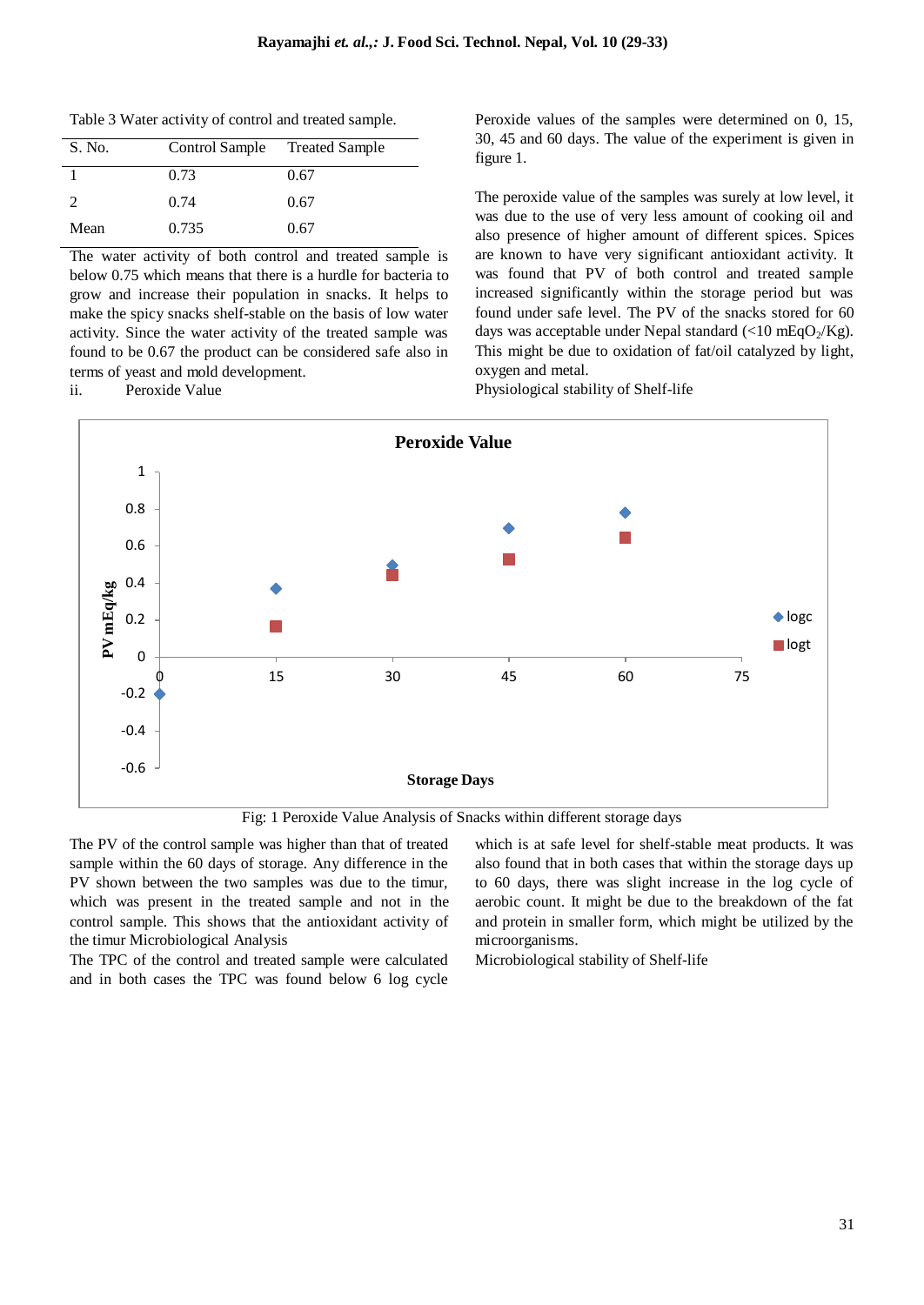

Fig: 2 Microbiological Stability of Snacks within different storage days. The straint line show the linear regression line.

The regression line shows the slope of treated and control sample to be 0.004 and 0.0148 respectively. The y-intercept of the lines are 4.6827 and 4.9709 respectively. The Yintercept values shows that initial microbial count of the treated sample was lesser than that of control sample. This shows the effectiveness of timur having anti-microbial activityThe lower value of slope, similarly indicate the inhibitory effect timur towards the growth of microorganisms Hence, timur shows the antimicrobial activity on the snacks and helps to inhibit the growth of aerobic organisms and enhance the stability of the product.

Low microbial count in the prepared snacks might be due to heat treatment, spices, salt and low water activity. Because of antioxidant and antimicrobial properties, spices have dual function – in addition to imparting flavor and taste, they play major role in food preservation by delaying the spoilage of food. Salt gives flavor and has a preservative effect. Salt can preserve meat by retarding microbial growth. It retards microbial growth by extracting water from meat and thus lowering water available for the growth of microorganisms. Secondly, it extracts water from microbial cell and cause death by plasmolysis. In the third possible mechanism salt ionizes and the ions diffuse into microbial cells and interfere with the metabolism.

#### a. Sensory Analysis

The raw formulation of the spices were taken from the (Das, Nath, Hazarika, & Laskar, 2013). The recipe was for the chicken meat pickle and it was not used to make the spicy snacks so further change in the spice recipe was done. The recipe formulation refined by making certain number of formulations were made by heat and trial method and sensory was performed for higher preferences.

For first attempt the some spices were changed as chilli was used about 15% of the weight of the cooked tripe and salt was also used about 15% of weight of the cooked tripe. For treated sample, timur was incorporated about 5% of the weight of the cooked tripe. The expected result was to make a spicy-snack with high sensory acceptance. The product was made and the sensory analysis was allowed to perform. It was found that the mean overall acceptance of first trial was below 7. With the result a second attempt was made to improve the overall acceptance. For the second attempt, chilly was used about 10% of the weight of the cooked tripe and salt was also used about 10% of weight of the cooked tripe. For treated sample, timur was incorporated about 2% of the weight of the cooked tripe. The product was made again and the sensory analysis was allowed to perform again. It was found that the mean overall acceptance of the second trial was around 8 which were more appreciable than first attempt. In the third attempt, many spices were altered with their amount to be contributed. For treated sample, timur was again incorporated about 2% of the weight of the cooked tripe. The product was made again and the sensory analysis was allowed to perform again. Sensory analysis was performed using nine point hedonic scales. The analysis of result with chi-suqare test showed that where the taste and overall acceptability of the treated sample was found significant higher (P<0.05) than the control.

|            | Table: 4 Final Sensory Analyses of Tripe Snacks         |  |
|------------|---------------------------------------------------------|--|
| Doromotor. | $C_{\rm bi, toot}$ (D <sub><math>&gt;0.05</math>)</sub> |  |

#### Shelf-Stability Investigation

Shelf-stability of the samples was investigated under two basis i.e. microbiological and physiological basis.

In microbiological basis, the samples of different storage days were taken for the TPC, Yeast and Mold growth check. It was found that resulted log cycle of the TPC and Yeast and Mold was under the permitted level of the TPC count for shelf-stable cooked meat products. This leads to the conclusion that the product is microbiologically safe up to 60 days. It was also found that the treated sample has significantly lower count of TPC and could be more stable than that of control sample. The results from this study are quite comparable to the study of (Rajbanshi, Adhikari, & Subba, 2014). In the shelf stable intermediate moisture type chicken meat pickle was developed and evaluated to find its quality and storage stability. Pre-cooked and fried lean minced chicken meat was mixed with salt, spices and vinegar and packed air tight in glass jar. The product had appreciable sensory quality and low total microbial, yeast and mould counts. Salmonella, Staphylococci and E. coli were found absent in the product. Microbial count and peroxide value lay within the acceptable levels for sixty days. (Rajbanshi, Adhikari, & Subba, 2014). Similarly, in physiological basis, the PV of the samples of different storage days were taken and it was found that both control and treated sample has PV under the safe level up to 60 days. It was also seen that treated sample has ever lesser PV within the storage days.